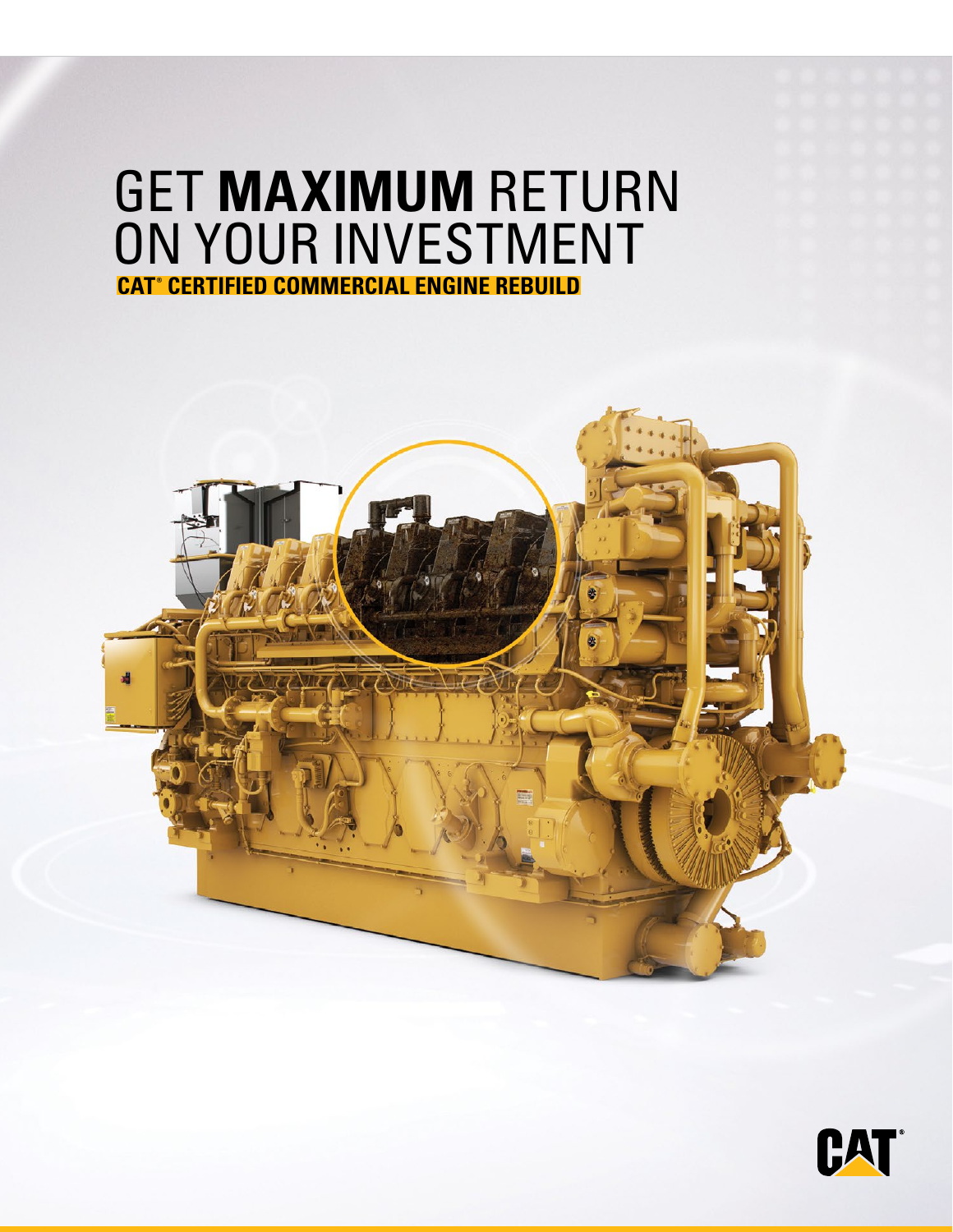## YOUR CAT ENGINE IS BUILT TO PERFORM NOT FOR ONE LIFETIME, BUT FOR **MULTIPLE LIFETIMES**.

#### **DON'T LET THAT EXTRA VALUE GO TO WASTE.**

BREATHE NEW LIFE INTO YOUR POWER SYSTEM FOR A FRACTION OF THE COST OF AN ENGINE REPLACEMENT.

Restoring your engine's original performance and durability—plus incorporating product enhancements introduced after it was manufactured—improves its reliability and efficiency and greatly extends its productive service life. A **Cat® Certified Commercial Engine Rebuild** returns your marine propulsion engine, generator set, pump, locomotive or other engine to like-new condition, helping you get maximum return on your original investment.

**REEPS TO A LIKE-NEW ENGINE OR POWER SYSTEM** 

#### **INSPECTION/EVALUATION**

Perform fluid analysis, visual inspections and and other tests

#### **COMPLETE DISASSEMBLY**

Replace approximately 1,000 parts with new or remanufactured Cat parts

#### **RECONDITIONING**

Install new unit injectors, bearings, electronic control modules, software, engine harness and more

#### **ENGINEERING UPDATES**

Recondition components to include the latest engineering designs

#### **ENGINE TESTING**

Inspect and test all engine systems, including fuel, oil and coolant systems

#### **REASSEMBLY**

Maintain all critical torques, clearances and pressure settings; replace all wiring

#### **PERFORMANCE TESTING**

Conduct dynamometer, turbocharger boost, throttle response, and horsepower and torque tests

#### **REPAINTING**

Paint engine components; apply model identity graphics and Cat Certified Commercial Engine Rebuild decal

#### **FINAL INSPECTION**

Install engine and test all supporting systems to ensure proper operation and peak performance (performed by a certified Cat dealer service technician)  $\odot$ 

#### **CUSTOMER EVALUATION**

Ensure satisfaction with performance in the working environment

A process this extensive requires trained professionals, specialized equipment, stringent quality control and access to the latest technical information and is available only through a Cat Certified Commercial Engine Rebuild performed by your local Cat dealer.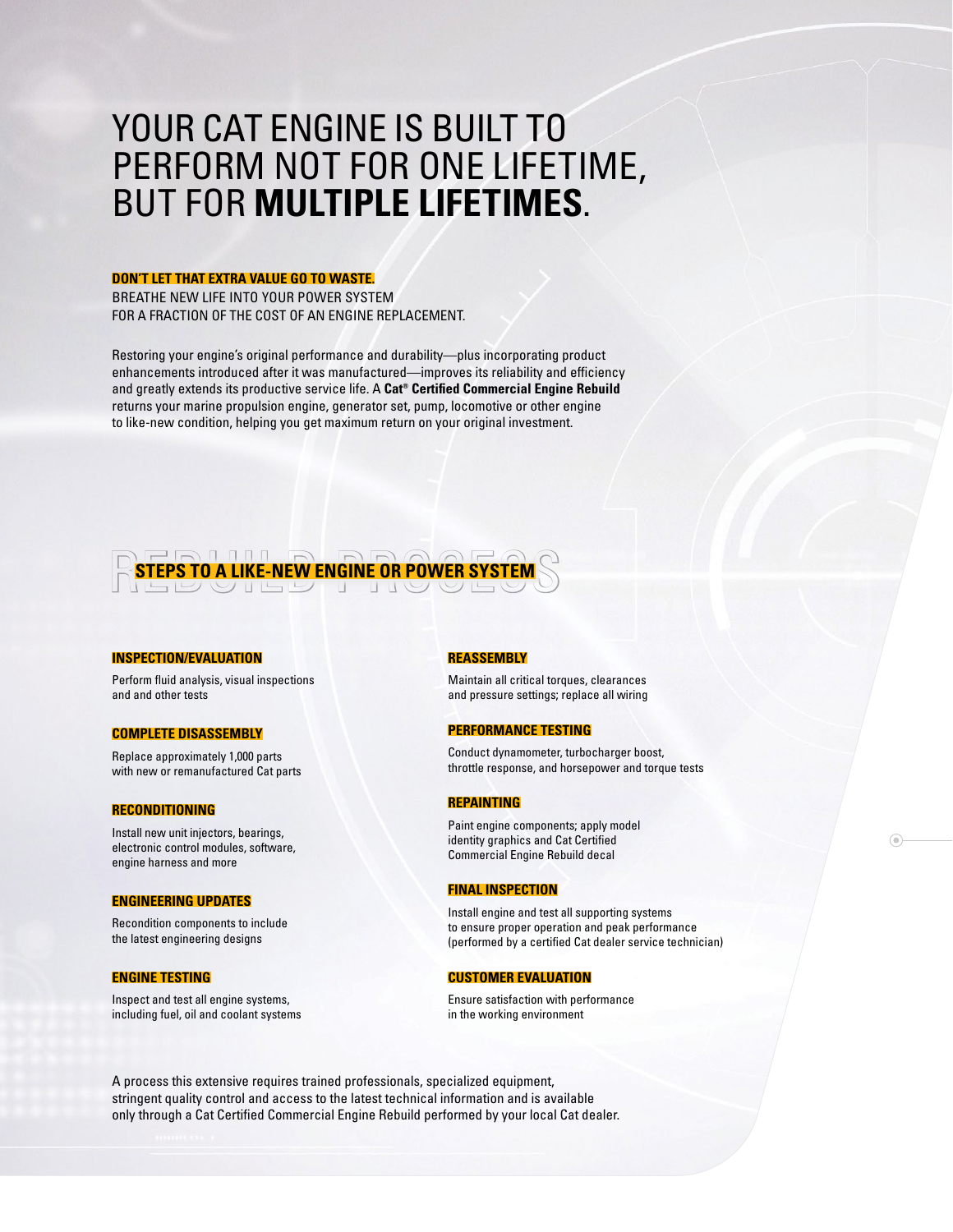### UPGRESTERDAY'S ENGINE, TODAY'S STANDARDS FITS **YESTERDAY'S ENGINE, TODAY'S STANDARDS**

Want even higher levels of performance and fuel efficiency at a much lower price than buying new? **Upgrade or retrofit** your engine with new features, technologies and options available on today's models. It's an affordable way to enhance your engine even further while it's already in the shop for a rebuild with no additional downtime required.





Your local **Cat dealer** has the parts, service and expertise to keep your rebuilt engine on the job. Financing for a rebuild is also available through your dealer and Cat Financial.